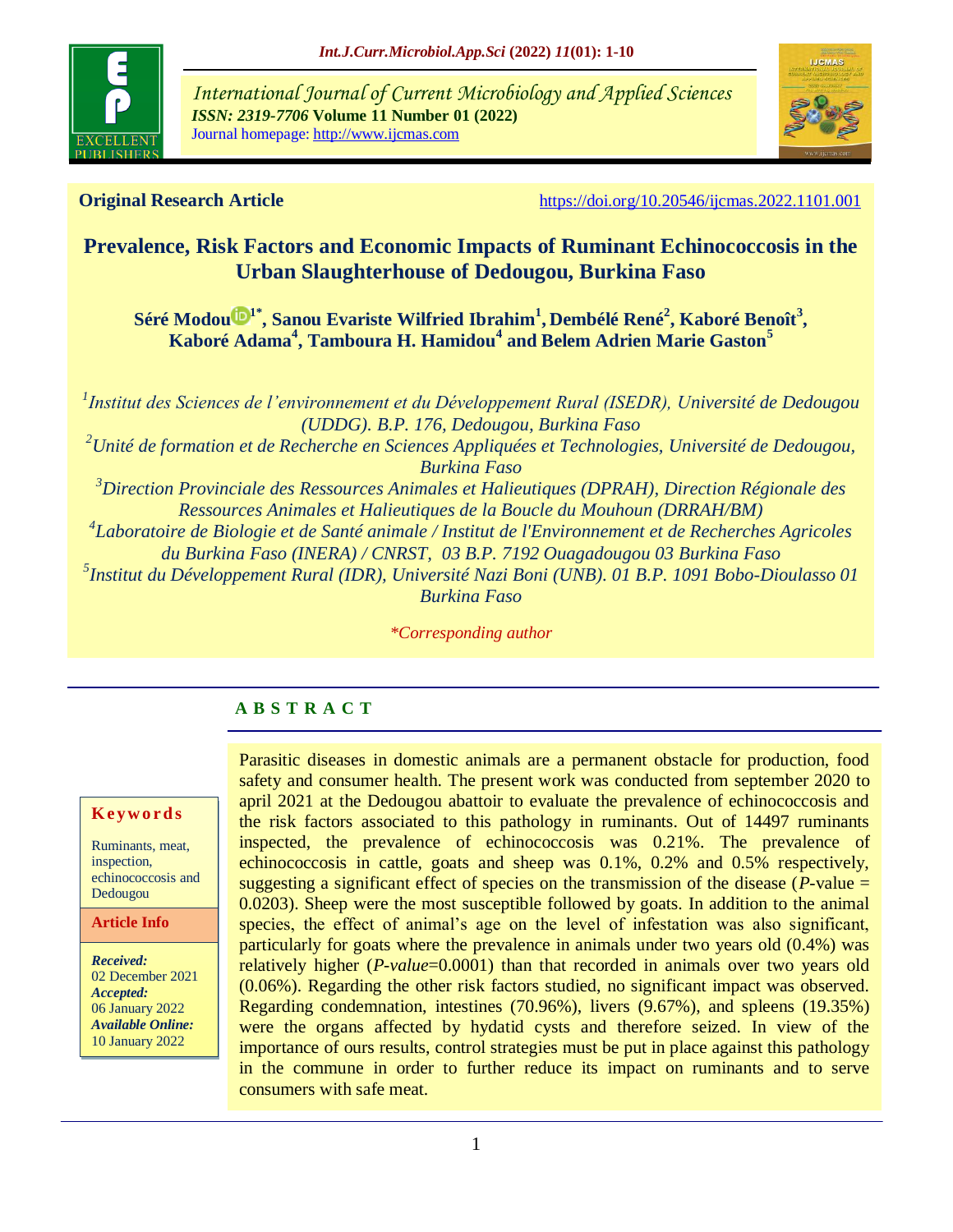## **Introduction**

Echinococcosis is a zoonosis that continues to be a major public health problem in near all regions of the world (Salem & Maher, 2018; Wen *et al.,* 2019). This pathology is an infestation due to *Taeniidae*  parasites of the genus *Echinococcus* that results in considerable morbidity and mortality in affected areas (Craig *et al.,* 2007).

Almost mammals, including humans, are intermediate hosts of these parasites, for which carnivores (dogs and foxes) are the definitive hosts.

Several studies have shown that this disease is a growing public health problem and can be considered an emergent or re-emergent disease (Eckert *et al.,* 2000; Jenkins *et al.,* 2005).

Six species of Echinococcus have been identified (Moro & Schantz, 2008) but *Echinococcus granulosus*, found throughout the world, and *E. multilocularis*, widespread in the northern hemisphere, are the two species that carry the greatest zoonotic risk. Depending to the species, the echinococci can develop as cysts (cystic echinococcosis, hydatid disease), small vesicles (alveolar echinococcosis), or intermediate vesicles (polycystic echinococcosis).

In sub-Saharan Africa, only cystic echinococcosis (CE) is present (Romig *et al.,* 2011). This form of the disease is spread in almost all countries in this part of the African continent. The pathology is, unfortunately, poorly documented in most West African countries (Romig *et al.,* 2011). In Burkina Faso, the epidemiological situation of this disease is particularly little known in most parts of the country's thirteen (13) regions and consequently requires investigations to determine the current situation.

Therefore, the present work was undertaken in order to evaluate the prevalence of echinococcosis and the risk factors associated to this pathology in ruminants at the Dedougou abattoir in the Boucle of Mouhoun Region.

### **Materials and Methods**

#### **Study area**

The current study was conducted at the communal refrigerated slaughterhouse of Dedougou. This slaughterhouse is located to the east of the Dedougou city at about five kilometers from the city center on the axis Dedougou-Ouagadougou.

The urban commune of Dedougou is located in the Boucle of Mouhoun region, precisely in the province of Mouhoun and Dedougou city is both the provincial and regional capital.

The commune of Dedougou is one of the seven (07) communes and the single urban commune of the Mouhoun province (Figure 1). Dedougou city is at 230 km from the political capital, Ouagadougou, and 175 km from Bobo Dioulasso, the economical capital.

### **Animal samples**

The biological material used in this study was 14497 ruminants including 2176 cattle, 11062 goats and 1259 sheep slaughtered at the slaughterhouse of Dedougou from september 2020 to april 2021.

### **Inspection methods**

Before slaughtering, information on the species, breed, age and sex of each animal as well as the date of slaughter was collected. Each of these animals was subjected to a post-mortem inspection after slaughter to establish the diagnosis of echinococcosis. For this purpose, we proceeded by palpation, incision and observation to examine the carcasses and organs such as the spleen, lungs, liver, heart, digestive viscera (stomach and intestines), head and tongue. At the end of the inspections, all organs with hydatid cysts were condemned and incinerated. For the animals diagnosed as diseased, information on the price of the condemned organs was taken from the butchers to determine the losses due to these condemnation.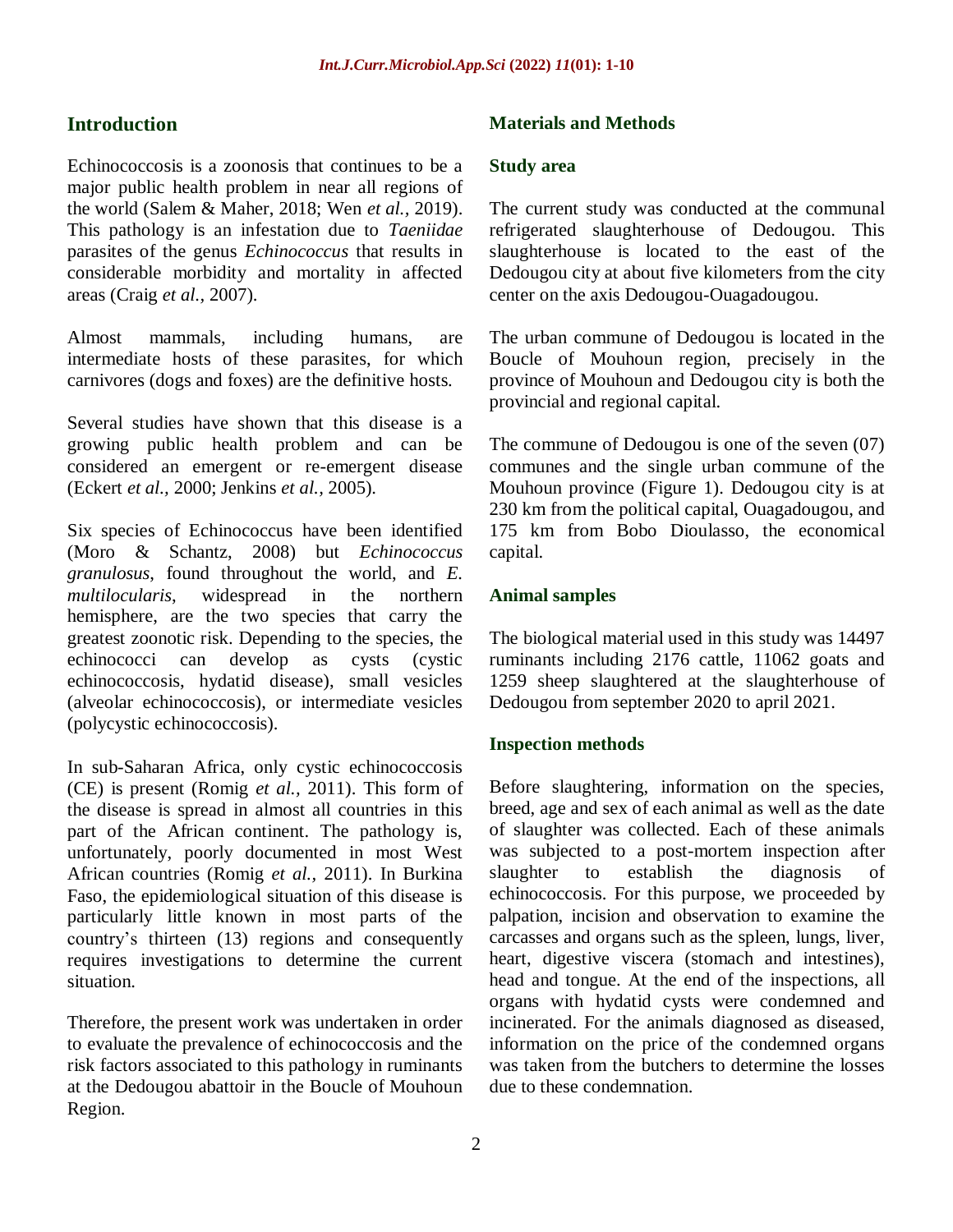

**Fig.1** Geographical location of the urban commune of Dedougou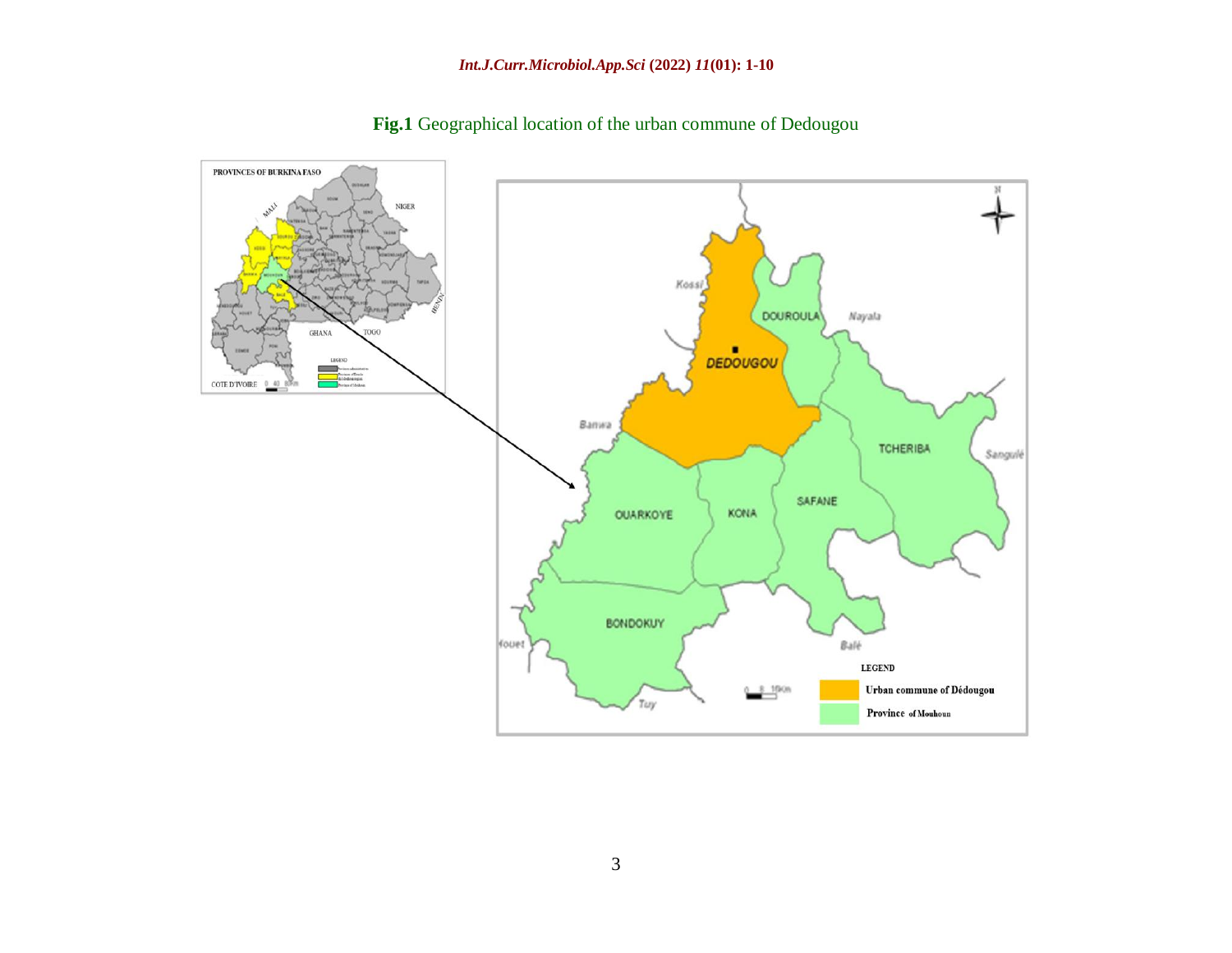#### **Data processing and analysis**

The collected data were entered and saved on the Excel 2013 worksheet, which was also used to make the figures. These data were used to perform descriptive (frequency and percentage) and statistical analyses of echinococcosis prevalence rates as well as risk factors. For this purpose, the Chi-square test at the 5% level or Fisher's test, where appropriate, was used to compare the parameters measured using R software. Prevalences were calculated as a percentage (Thrusfield, 2007) using the following equation:

 Number of infected animals  $Prevalence = \frac{\text{max}}{\text{max}}$ Number of inspected animals

#### **Results and Discussion**

#### **Overall prevalence**

The overall prevalence of ruminant echinococcosis in the present study was 0.21% corresponding to 31 positive cases out of a total of 14497 ruminants inspected. All echinococcosis cysts were found in the viscera including liver, spleen and intestines.

#### **Risk factors**

### **Ruminant species**

Table 1 show the prevalence of echinococcosis according to ruminant species. Sheep were significantly more exposed to infestation than goats and cattle  $(P$ -value <  $0.05$ ).

### **Ruminant breed**

During the study, two breeds of cattle (Zebu and Taurine), goats (Djallonke and Mossi) and sheep (also Djallonke and Mossi) were identified. For cattle, only zebus were infested. For small ruminants, the prevalences of infestation observed in Djallonké breeds were slightly higher than those of Mossi breeds. However, the differences observed were not significant at the 5% level, since the

smallest *P*-value from comparisons between breeds of the three ruminant species was 0.06 (Table 2).

#### **Ruminants' age**

Cattle older than two years old, 3 cases out of 2029 animals inspected, i.e. 0.15%, were more infested than cattle of at least 2 years old (0 cases out of 147) (Figure 2). In contrast to cattle, small ruminants under two years old were more infested than animals of at least two years old, but the differences observed were only statistically significant for the goat species (*P*-value<0.05).

#### **Sex of the animals**

Overall, 8520 females and 6477 males were inspected and the number of infested cases was 19 for females and 12 for males, i.e. prevalences of 0.22% and 0.19% respectively. The detailed results of sex effect on the infestation level for the three ruminant species are shown in Table 3. The smallest *P-value* of the comparison between males and females infestation levels was observed with cattle (*P*-value=0.28), suggesting a no significant effect of animals' sex on their infestation risk.

#### **Season**

Infestations occurred throughout the study's duration in small ruminants, in contrast to cattle for which no infestation was occurred during the hot dry season (march-april). A slight increase of prevalence was also observed in the cold dry season for cattle (0.23) and goats (0.28), while sheep had the highest prevalence in the rainy season (0.74). However, the observed differences were not significant, suggesting that the season does not have a significant influence on the prevalence of echinococcosis (*P*-values>0.05).

#### **Meat condemnation and economic impacts**

The condemnations performed during the postmortem examination are recorded in Table 4. All the operated condemnations were partial and condemned organs were mostly the intestines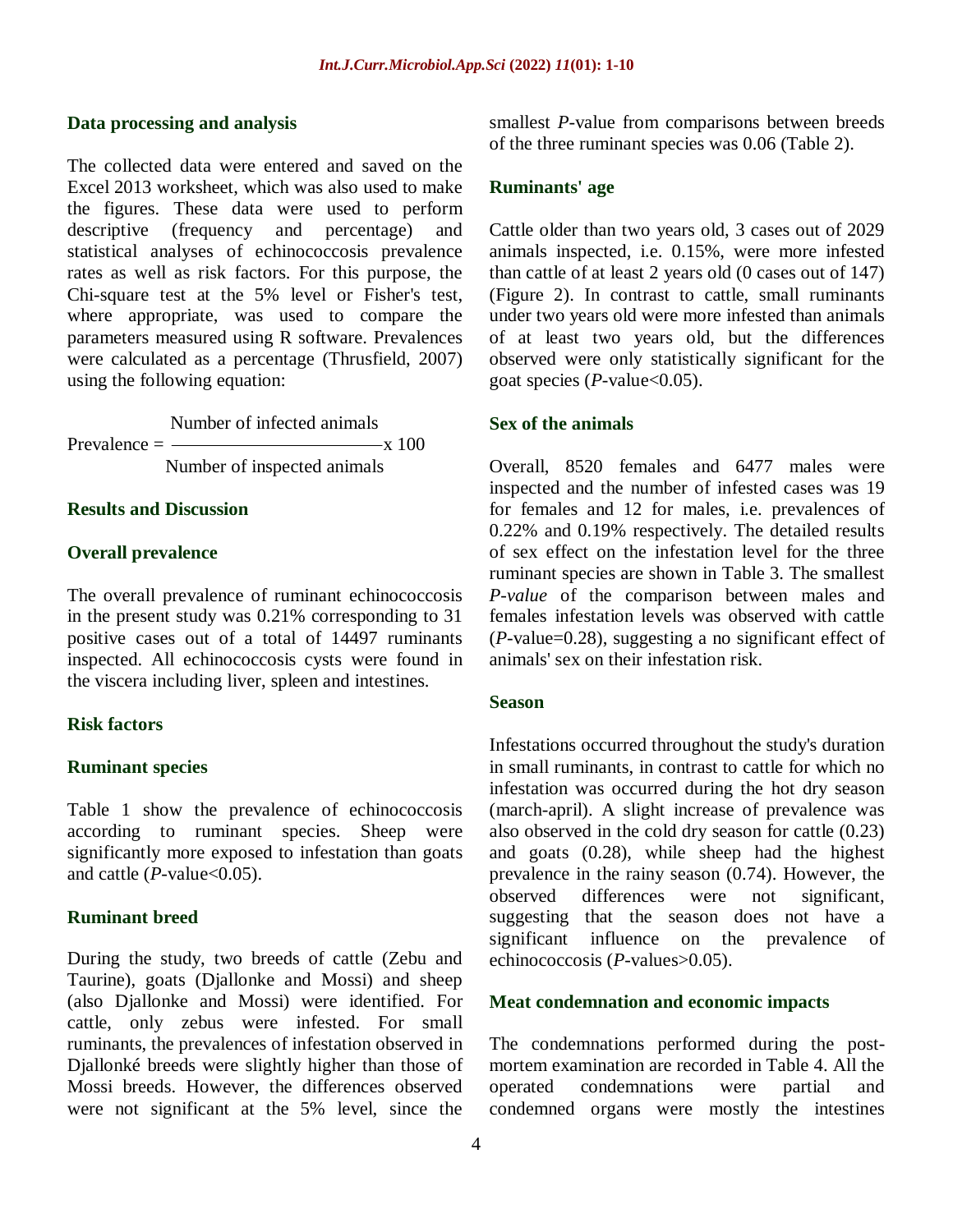(70.96%) followed by spleen (19.35%) and the liver (9.67%). Based on the average price of the condemned organs according to the butchers, the condemnations caused an overall economic loss of approximately XOF 30,900. The cost of the small ruminant spleen could not be estimated because most of the butchers do not sell this organ in detail. Therefore, the present loss assessment does not take into account this organ for small ruminants.

The prevalence of echinococcosis in slaughtered ruminants at the Dedougou communal abattoir during the present study was 0.28%. This prevalence is significantly lower than those reported in some North African countries, such as Moroc, where a prevalence of over 11% was reported by Guillermo *et al.,* (2013). The low prevalence values observed in the present study can be explained by environmental and climatic factors of the study setting. Indeed, according to Laws (1968), the eggs of *E. granulosus* would resist only during 24 hours to the temperature of 35° or more. However, in the Boucle of Mouhoun region, average temperatures are quite high throughout the year. They can vary from  $28^{\circ}$ C in the rainy season to  $40^{\circ}$ C in the dry season (RGPH, 2009). These conditions are particularly unfavorable for the resistance of the parasite's eggs in the environment and for their transmission.

The prevalence by animal species were 0.1% for cattle, 0.2% for goats and 0.5% for sheep suggesting a significant species effect on the transmission of the disease. These prevalence were similar to those reported by Guillermo *et al.,* (2013) in Mauritania for cattle and goats (0.1% and 0.2%), but higher than the prevalence reported for sheep by these authors (0.2%). However, the estimated prevalence in our study were lower than those observed in Sudan by Omer *et al.,* (2010) which were 6.1%, 1.9% and 11.3% respectively for cattle, caparins and sheep. On the other hand, local breeds, taurines for cattle and mossi breeds for small ruminants, have been shown to be less susceptible, although not significantly, to the disease's transmission. To date,

as far as we know, no study has explored the effect of breed on echinococcosis infestation in ruminants. However, local breeds are generally known to be very hardy and natural resistance to trypanosomes has been reported in taurines (Hanotte *et al.,* 2003; Naessens *et al.,* 2003 and O'Gorman *et al.,* 2006). These qualities could also explain their level of susceptibility in the present study.

Cattle under two years old were relatively less infested than adults. This finding corroborates well with the results of Cabrera *et al.,* (2002); Dueger and Gilman (2001) and Lahmar *et al.,* (1998) who estimated that the frequency of hydatid cysts increases with animals' age. In fact, young cattle at 2 years old are just beginning to visit infested pastures and do not make long journeys. This explains their low infestation rate compared to older animals (over 2 years old) in our study. This is not the case for small ruminants where young animals fully frequent pastures from their first year of birth in Burkina Faso.

Our results further revealed that infestations occurred during all seasons (dry and rainy). These results confirm the work of Almalki *et al.,* (2017) who showed that hydatid cyst infestations exist yearround in Saudi Arabia. According to Thompson *et al.,* (1995), the egg of *E. granulosus* has a high survival capacity especially at low temperatures. This would justify the frequency of *E. granulosus* eggs throughout the study period from september to april. However, the effect of temperature on parasite egg survival could further explain the relatively high prevalence during the cold season for cattle and goats, and during the wintering period for sheep. Indeed, during these periods of the year, the temperature is low enough to favor the survival of *E. granulosus* eggs in the environment. Concerning the organs condemnation, the economic losses induced for the three ruminant species were XOF 30900, so a significant sum for the butchers. These condemnations could be explained by the lack of care for the ruminants raised by the farmers who supply the abattoir of Dedougou.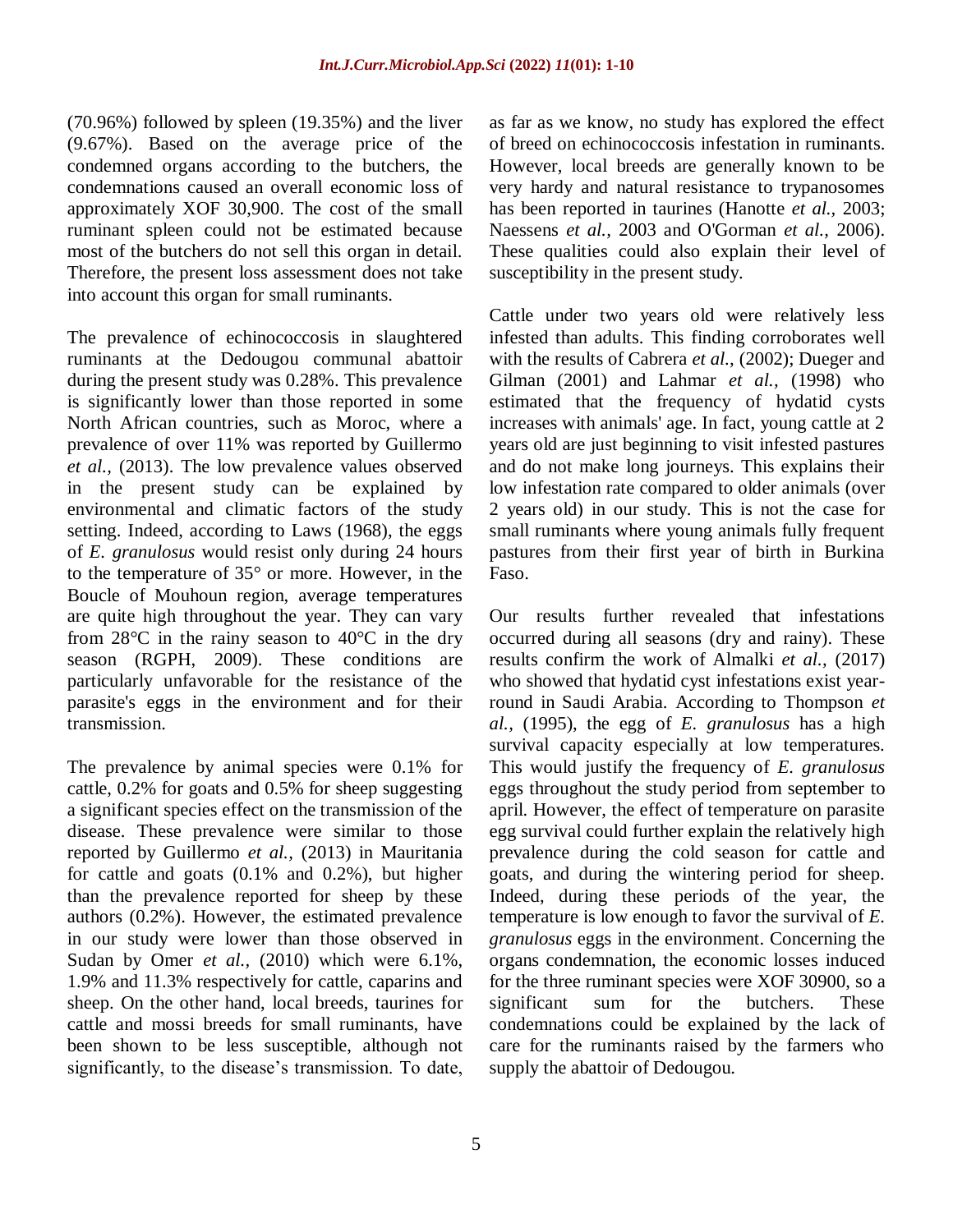### *Int.J.Curr.Microbiol.App.Sci* **(2022)** *11***(01): 1-10**

| <b>Species</b> | <b>Numbers</b> |          | <b>Prevalence</b> (%) | P-value |
|----------------|----------------|----------|-----------------------|---------|
|                | Inspected      | Infested |                       |         |
| <b>Cattle</b>  | 2176           |          |                       | 0.0203  |
| Goat           | 11062          |          | $0.2\,$               |         |
| <b>Sheep</b>   | 1259           | -        | $0.5\,$               |         |

## **Table.1** Prevalence of echinococcosis according to ruminant species

## **Table.2** Prevalence of echinococcosis according to ruminant breeds

| <b>Species</b> | <b>Races</b> | <b>Numbers</b> |          | <b>Prevalence</b> $(\% )$ | P-value |
|----------------|--------------|----------------|----------|---------------------------|---------|
|                |              | Inspected      | Infested |                           |         |
| <b>Cattle</b>  | Zebu         | 2160           |          | 0.13                      |         |
|                | Taurine      | 13             | 0        | $\theta$                  |         |
| Goat           | Mossi        | 11007          | 20       | 0.18                      | 0.06    |
|                | Djallonké    | 34             |          | 2.9                       |         |
| <b>Sheep</b>   | Mossi        | 1239           | 6        | 0.48                      | 0.07    |
|                | Djallonké    | 13             |          | 7.9                       |         |

## **Table.3** Level of animals infestation according to the sex

| <b>Species</b> | <b>Sex</b> | <b>Numbers</b> |          | <b>Prevalences</b> $(\frac{6}{6})$ | <i>P</i> -value |  |
|----------------|------------|----------------|----------|------------------------------------|-----------------|--|
|                |            | Inspected      | Infested |                                    |                 |  |
| <b>Cattle</b>  | Male       | 764            | $\gamma$ | 0.26                               | 0.28            |  |
|                | Female     | 1412           |          | 0.07                               |                 |  |
| Goat           | Male       | 5551           | 9        | 0.16                               | 0.6             |  |
|                | Female     | 6011           | 12       | 0.20                               |                 |  |
| <b>Sheep</b>   | Male       | 162            |          | 0.62                               |                 |  |
|                | Female     | 1097           |          | 0.55                               |                 |  |

## **Table.4** Effected condemnation and associated financial losses

| <b>Species</b> | <b>Condemned Organs</b>  | <b>Number</b>  | Unit price (XOF) | <b>Economic loss (XOF)</b> |
|----------------|--------------------------|----------------|------------------|----------------------------|
| <b>Cattle</b>  | Liver                    | ⌒              | 3700             | 7400                       |
|                | spleen                   |                | 1000             | 1000                       |
| Goat           | Liver                    |                | 500              | 500                        |
|                | spleen                   | $\overline{4}$ |                  |                            |
|                | intestines               | 16             | 1000             | 1600                       |
| <b>Sheep</b>   | spleen                   |                |                  |                            |
|                | intestines               | 6              | 1000             | 6000                       |
| <b>Overall</b> | $\overline{\phantom{0}}$ |                |                  | 30 900                     |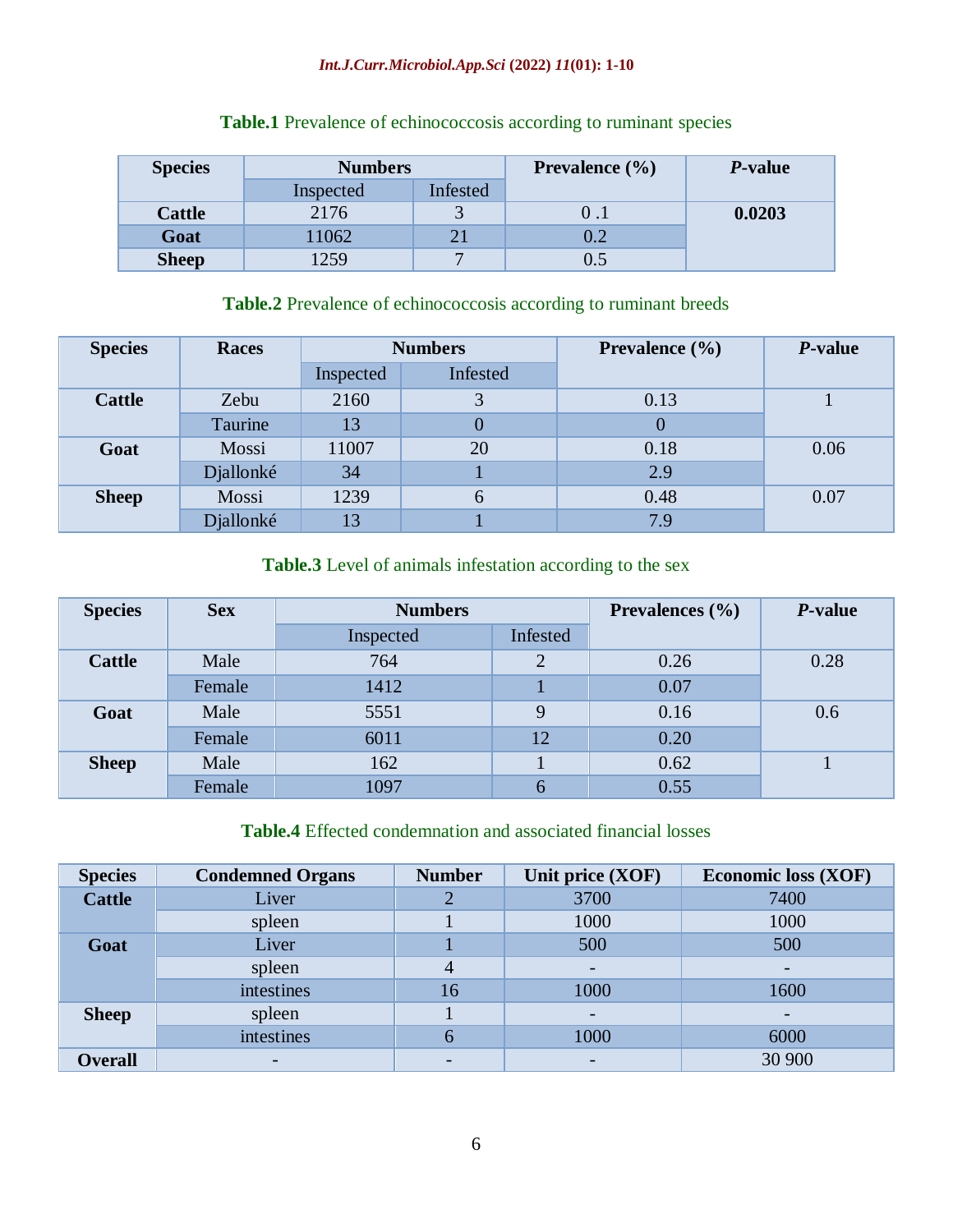

**Fig.2** Prevalence of echinococcosis according to animals' age group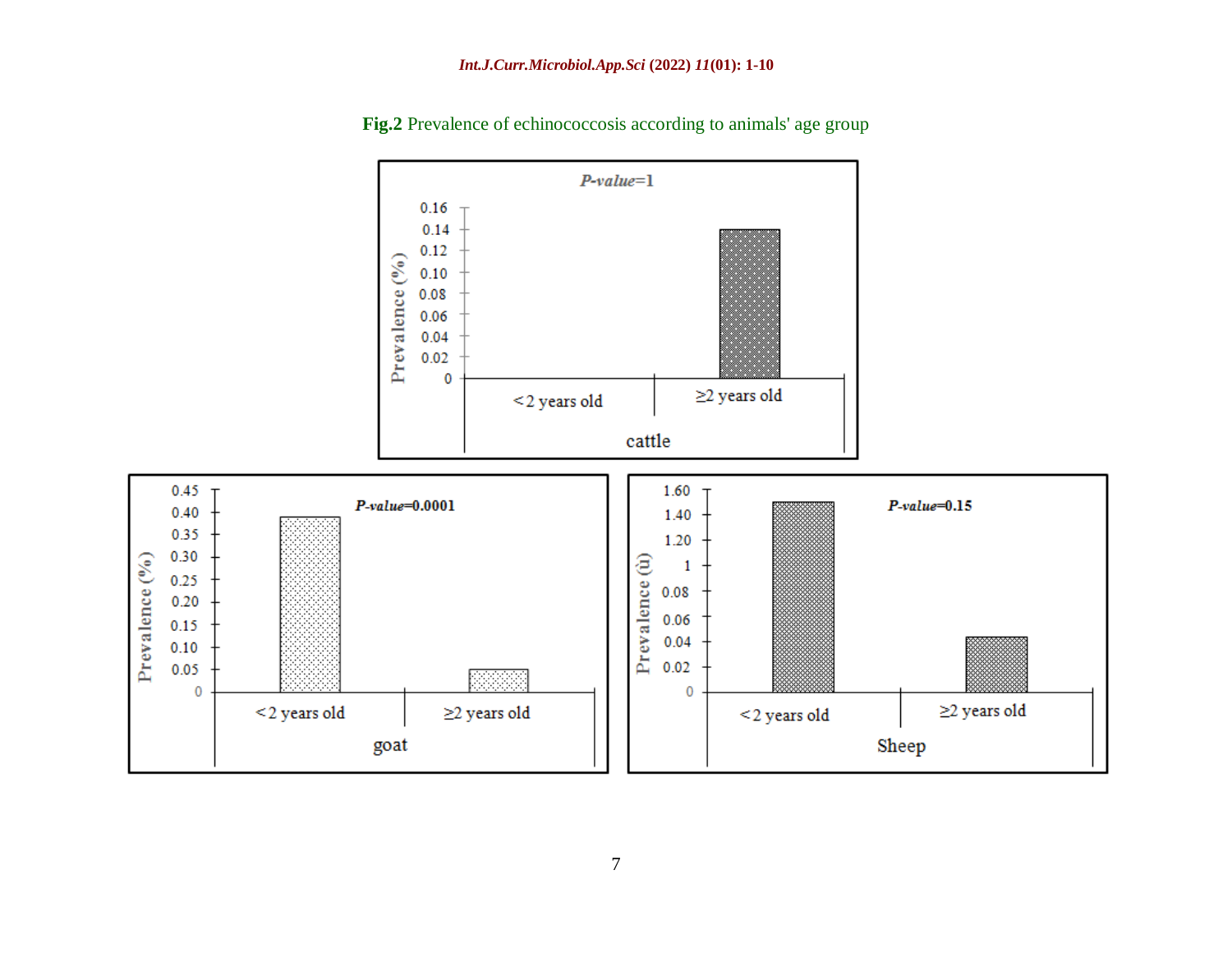

**Fig.3** Seasonal prevalence of echinococcosis for the three ruminant species slaughtered at the Dedougou slaughterhouse

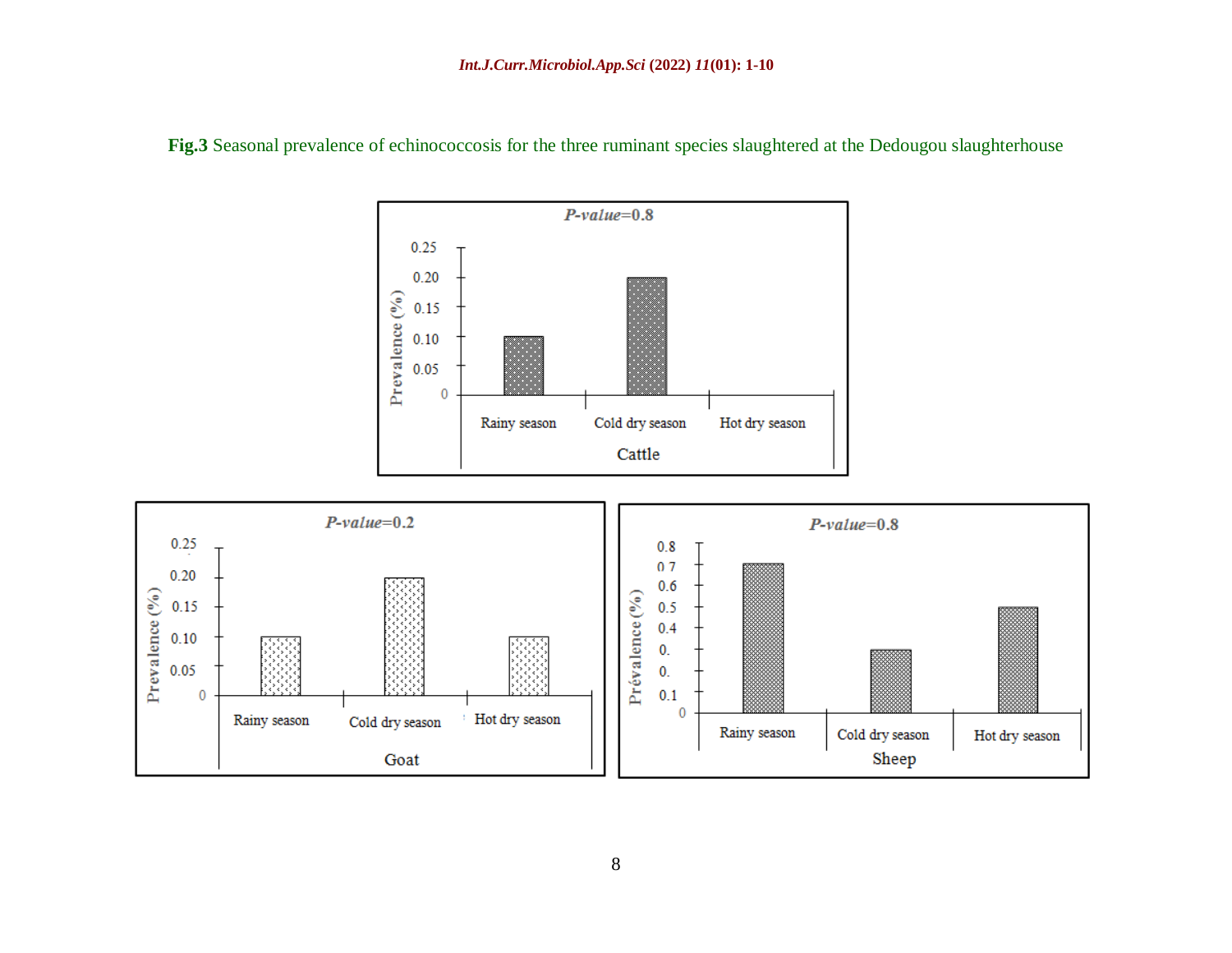In addition to the observed economic losses, the presence of this pathology in the animals slaughtered at the abattoir, shows the sanitary stakes for the consumers in the commune.

It is therefore imperative that measures be taken to break the chain of transmission of this pathology in view of its zoonotic nature and to ensure the production of healthy meat for the population.

The present study on ruminant echinococcosis showed that this disease is present in animals during all seasons. The results of the study also showed that the large majority of the studied factors did not have a significant influence on the prevalence of echinococcosis in slaughtered ruminants, except for the effects of species and age, especially in goats, where the infestation due to *E. granulosus* was significantly remarkable. Ruminant echinococcosis caused significant economic losses to butchers through the organs condemnation. Strategies for good management of ruminants in the region should be developed to reduce the prevalence of this disease, given its zoonotic aspect. Human diagnostic tests are also needed to establish the risk incurred by consumers given the clandestine slaughters and free roaming of stray dogs that occur in the province, especially in rural areas.

## **Conflict of interest**

The authors declare that there is no conflict of interest

## **Acknowledgements**

The authors of the study thank the Regional Direction of Animal and Halieutic Resources of the Boucle of Mouhoun Region through its Provincial Direction and the butchers of the Dedougou urban commune slaughterhouse for their generous collaboration.

## **References**

Almalki, E., Al-Quarishy, S. andAbdel-Baki, A-A. S. (2017). Assessment of prevalence of hydatidosis in slaughtered Sawakny sheep in Riyadh city, Saudi Arabia. Saudi Journal of Biological Sciences.S1319562X17300670. doi:10.1016/j.sjbs.2017.01.056.

- Cabrera, P. A., Lloyd, S., Haran, G., Pineyro, L., Parietti, S., Gemmel, M. A., Correa, O., Morana, A. and Valledor, S., 2002. Control of *Echinococcous granulosus* in Uruguay: evaluation of different treatment intervals for dogs. *Veterinary Parasitology*, 103 (4): 333- 340.
- Craig, P. S., McManus, D. P., Lightowlers, M. W., Chabalgoity, J. A., Garcia, H. H., Gavidia, C. M., Gilman, R. H., Gonzalez, A. E., Lorca, M., Naquira, C., Nieto, A. and Schantz, P. M. 2007. Prevention and control of cystic echinococcosis. Lancet Infect. Dis. 7 : 385– 394.
- Dueger, E. L., Gilman, R. H., 2001.Prevalence, intensity, and fertility of ovine cystic echinococcosis in the central Peruvian Andes. Transactions of the royal society of tropical medicine and hygiene. 95: 379-383.
- Eckert, J., Conraths, F. J. and Tackmann, K. 2000. Echinococcosis: an emerging or re-emerging zoonosis? Int. J. Parasitol. 30 :1283–1294.
- Guillermo, A., Cardonaa, D., Carmena B. 2013. A review of the global prevalence, molecular epidemiology and economics of cystic echinococcosis in production animals. Veterinary Parasitology. 192: 10– 32.
- Hanotte, O., Ronin, Y., Agaba, M., Nilsson, P., Gelhaus, A., Horstmann, R., Sugimoto, Y., Kemp, S., Gibson, J., Korol, A., Soller, M. and Teale A. 2003. Mapping of quantitative trait loci controlling trypanotolerance in a cross of tolerant West African N'Dama and susceptible East African Boran cattle. PNAS 100: 7343-48.
- Jenkins, D. J., Romig, T. and Thompson, R. C. A., 2005. Emergence/re-emergence of Echinococcus spp. a global update. Int. J. Parasitol. 35, 1205–1219.
- [Lahmar,](https://www.tandfonline.com/author/Lahmar%2C+S) S., [Kilani,](https://www.tandfonline.com/author/Kilani%2C+M) M., [Torgerson,](https://www.tandfonline.com/author/Torgerson%2C+P+R) P. R. and [Gemmell,](https://www.tandfonline.com/author/Gemmell%2C+M+A) M. A. 1998. *Echinococcus granulosus* larvae in the livers of sheep in